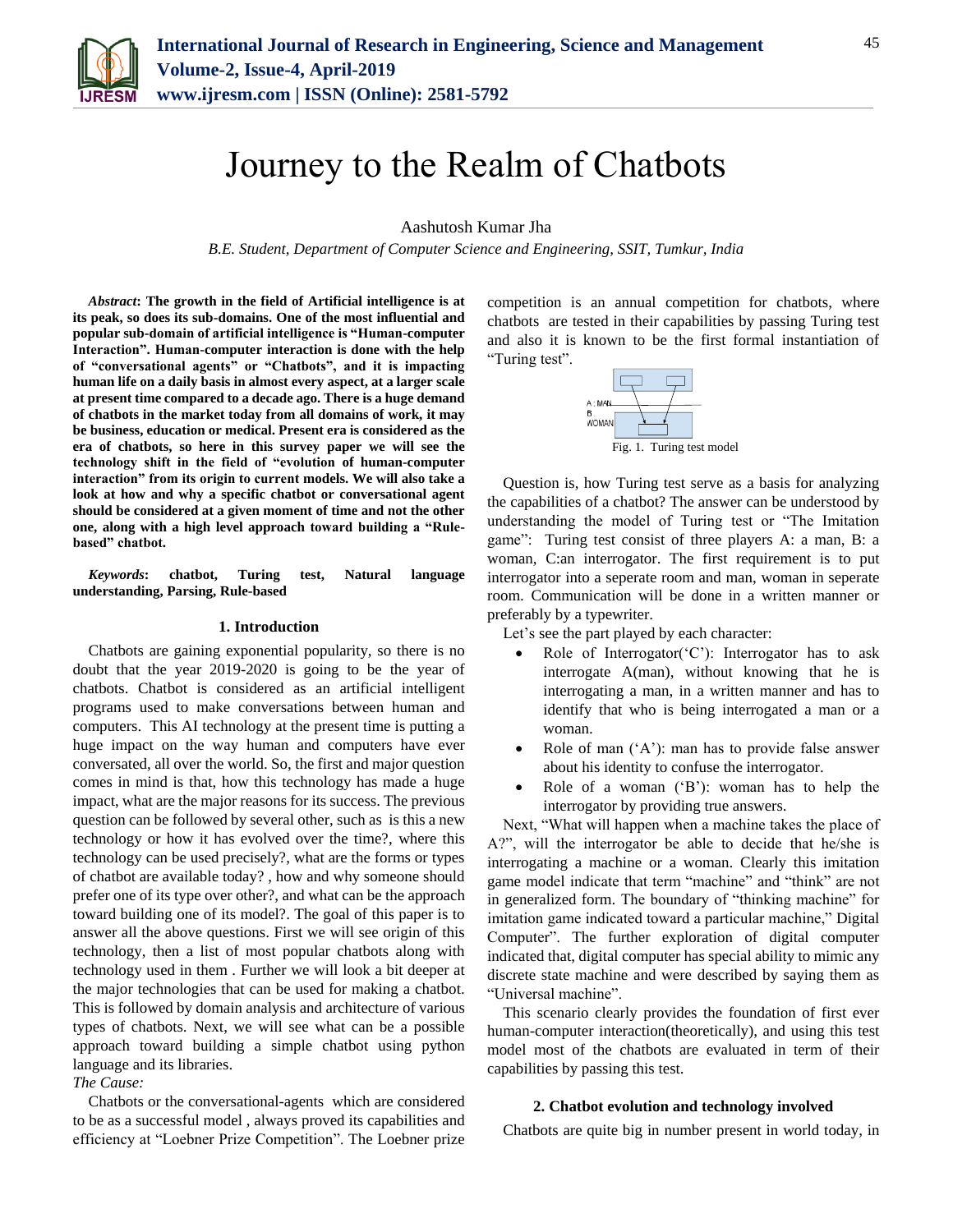

order to analyze the evolution of chatbots over the time we will look some of the most popular chatbots of all time along with the techniques used in them from basic model to present models.

*ELIZA [1966]:* The first conversational agent, developed by J. Weizenbaum at MIT. It was written with MAD-SLIP script, and designed in such a manner so that its ability could be improved by its user. It was capable to process natural-language with general syntax and punctuations. A double carriage return in input statement was used to transfer control from user to ELIZA.It made its response on the basis of keywords present in input, which was also a challenge for it.

*SHRDLU [1970]:* Natural language understanding program developed by T. Winograd at MIT. It was made with LISP programming with micro-planner. It was used for describing object and its location and had a memory supply too. It was capable to remember names of object and searching back through interactions to find correct context.

*PARRY [1972]:* A similar program like ELIZA, developed by K.colby. It was capable to implement a crude model of behaviour of a person with schizophrenia. This model of conversational agent is considered one of the very first model in medical implementation of conversational agent.

*LADDER [1978]:* This was one of its kind, a program with deductive algorithm and semantics rules with subset of English language. It had a sufficient amount of vocabulary and also capable to learn new concepts and can apply its learning in a problem-solving situation using effective interaction.

*JABBERWACKY [1982]:* A conversational agent aimed to simulate human computer interaction in natural language by moving a text based system to voice operated system. Developed by Rollo carpenter, its evolution leads to another agent "cleverbot" and here for the first time the word "chatterbot" used. Jabberwacky used a contextual pattern matching technique to produce response and was capable to take take sensory input such as sound.

*ALBERT ONE [1998]:* A chatterbot with multifaceted approach in natural language to mimic human conversation. Developed by R. Garner, and used multiple response method for output. System was composed with several subsystem working in a hierarchical approach and its controller had builtin- stimulus response database of human statements.

*A.L.I.C.E [2001]:* Artificial Linguistic Internet Computer Entity a natural language processing chatbot, developed by R.wallace.Storage of conversation pattern was done in artificial intelligence markup language(AIML) which used "topic"," category" object to store data on a specific topic of a particular category. AIML interpreter was used with pattern matching technique to generate response.

*WATSON [2006]:* WATSON is considered as "cognitive system" with the capabilities of natural language processing, hypothesis generation and dynamic learning. Developed by IBM and it uses Deep Question-Answering technique to answer a question. At present watson is capable for making a reverse inference that is generating a question from answer.

*SIRI [2011]:* Developed by Apple, it uses natural language processing algorithm and training of machine learning model on large dataset for speech recognition in order to generate a response. First it uses a discretization algorithm to turn voice into digital data then uses Dynamic Time Warping (DTW) to understand the input.

*ALEXA [2015]:* A cloud-based chatbot by Amazon with natural language understanding capabilities. It uses a shortlisting-re ranking approach for understanding input. It has a neural model with an efficient stored encoder and skillspecific classification technique for its responses. The voice of alexa is generated by a long-short term memory artificial neural network. As we have now seen some of the most popular chatbots we should have a look at some core techniques used in making a chatbot:

One or more of the following technologies can be used for building a chatbot model:

- *Natural language understanding*: This a component of natural language processing and used for humancomputer interaction. This technique helps chatbot to understand user natural language input without a formal syntax of computer language and then return the response back to user.
- *Speech recognition:* This technique enables a chatbot to recognize audio input and then convert this input to text form in order to understand the context of input. The major models which uses this technique can be a "speaker dependent" or "speaker independent" model.
- *Pattern matching:* This is an all-time hit technique in chatbot universe, where it tries to find a match for given sequence of tokens. The sequential patterns are generally represented using regular expression. Chatbot uses a programming language such as LISP for pattern matching and finding a required keyword in order to generate output.
- *Parsing:* This technique is used to analyze the natural language user input in the form of syntax analysis of input. This technique uses rules of formal grammar.
- *Semantic-net:* In order to represent the knowledge of dataset in the graphical manner with a pattern of interconnected nodes this technique is used. The major reason for its validation for chatbots is that it is more natural than a logical representation of dataset and also permits the effective use of inference algorithm to find correct response for input statement.

Other technologies that are widely used in the modern systems are -Deep learning, Machine learning, markov-chain model along with languages like AIML, ChatScript, Rive Script, Python, Java script etc.

## **3. Domain and architecture**

Next question is, what are the major domains or areas according to which we can approach toward building a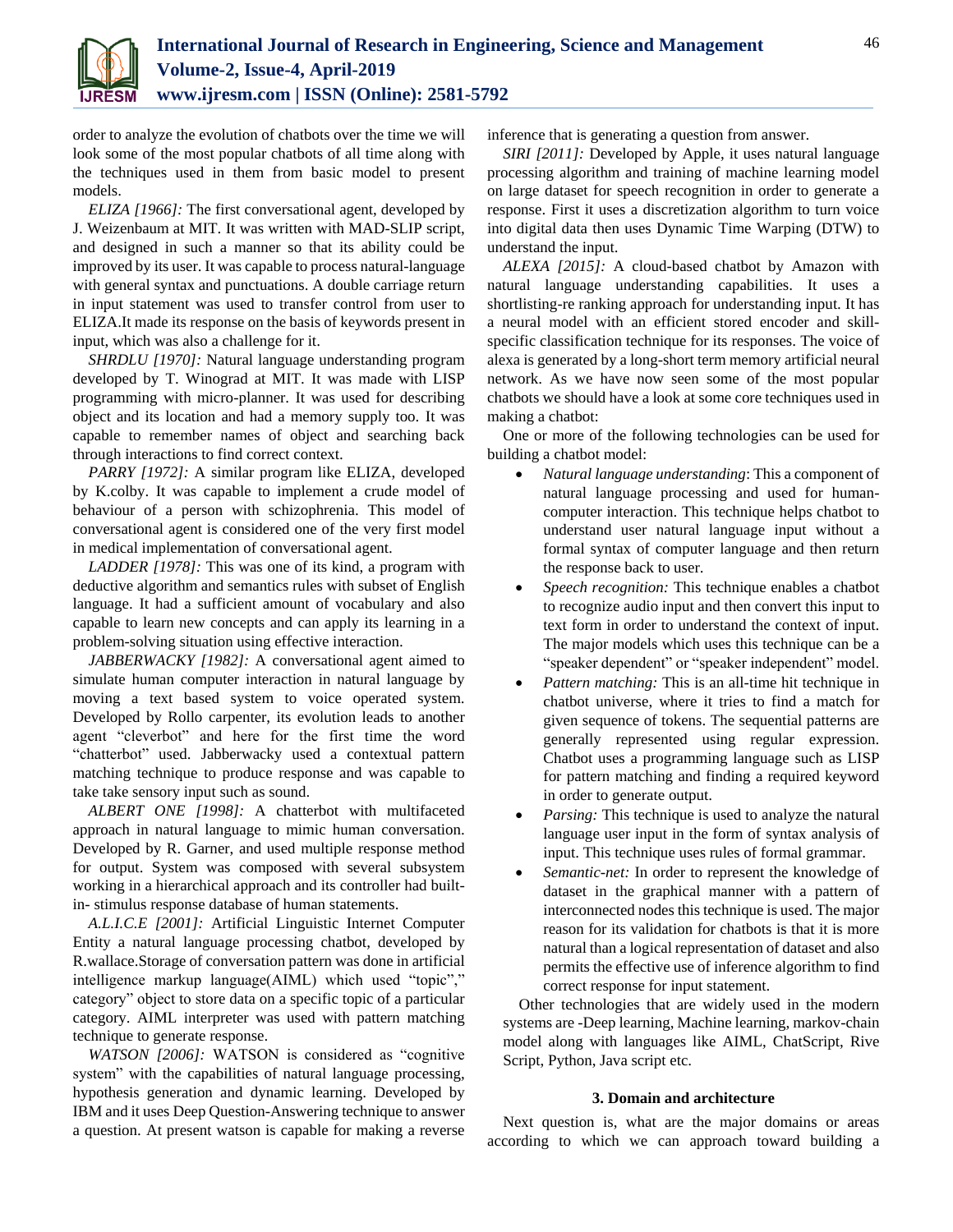

chatbot?. The answer depends on the length of conversation and scope of conversation. If the length of conversation is simple, specific to the context and short, then it is a closed domain chatbot otherwise an open domain. Similarly, if a chatbot is using a predefined set of responses it is called Rule-based chatbot or retrieval-based model, otherwise a generative based model where a chatbot will use machine learning algorithms to generate a response from scratch for the unknown dataset. Hence the possible types of chatbot can be built according to the combination of each of above (closed, open, retrieval-based, generative based) concepts. This can be represented by the following figure:



Fig. 2. Chatbot domain

- A retrieval based closed domain chatbot has a predefined set of responses or a corpus and conversation is within the boundaries of context of chatbot. This model is easier to achieve as compared to other counterparts.
- If in a closed domain chatbot there is no predefined responses then chatbot has to generate responses by using machine learning algorithms, and a resulting chatbot is a retrieval based open domain chatbot.
- Further, when the conversation of the chatbot is in closed domain and also if it is generating response by its own, it falls under the category of general ai chatbots.
- The most difficult type of chatbot is an open domain generative based chatbot where the conversation scope and length along with responses are not defined. It requires a very huge amount of data to train these models and output responses may vary also in this case.

How Retrieval based architecture works?



Fig. 3. Retrieval-based architecture

Chatbots here will have a predefined set of responses and it works as follows: A predefined dataset is used to train the model and when input message is passed to chatbot here, with the help of semantic and syntax analysis it selects the most appropriate response and return it back as output response. How Generative based architecture works?

Chatbot here will not have any predefined set of responses and it works as follows:



Fig. 4. Generative-based architecture

First, this model is trained with a large amount of data and no knowledge base is predefined in order to avoid the selection of a particular response which is already present in advance because here goal is to generate a response for input regarding which the chatbot model is not trained. when user provides an input to chatbot then with the help of machine learning algorithm it generates a response according to the data which is used to train it and then finally chatbot returns an output response. This type of model plays an important role where questions are asked on unknown data or out of the scope of chatbot.

# **4. Rule based chatbot**

At this stage we have analyzed major chatbot technologies, domain in which a chatbot may fall under and architecture of chatbots, now here i will present an approach to make a simple rule-based chatbot. Rule based chatbot or a retrieval based chatbot model will require a predefined set of responses (or a dataset or a corpus ), and use of a programming language. The options of programming language are developer dependent, for this high level-approach of making a chatbot we will use Python on a windows platform. Following are the step by step approach toward making of a rule based chatbot: We will call our bot "shazz", and here is the list of requirements for this chatbot Operating system: Windows 10,

python packages: NLTK, pip, and an editor (example:atom ),

Python NLP engine: Chatterbot.

- *Step 1:* Make a file with extension "yml" for a set of responses using editor. This file will serve as a knowledge base for our bot. Yml is a data serialization language and the responses can be made as follows: (question):
	- - hello bot,
	- (response):
	- -hello man.
- *Step 2:* write a python program by importing two chatterbot engine packages: chatbot and listtrainer, and provide a name for your bot in this function: